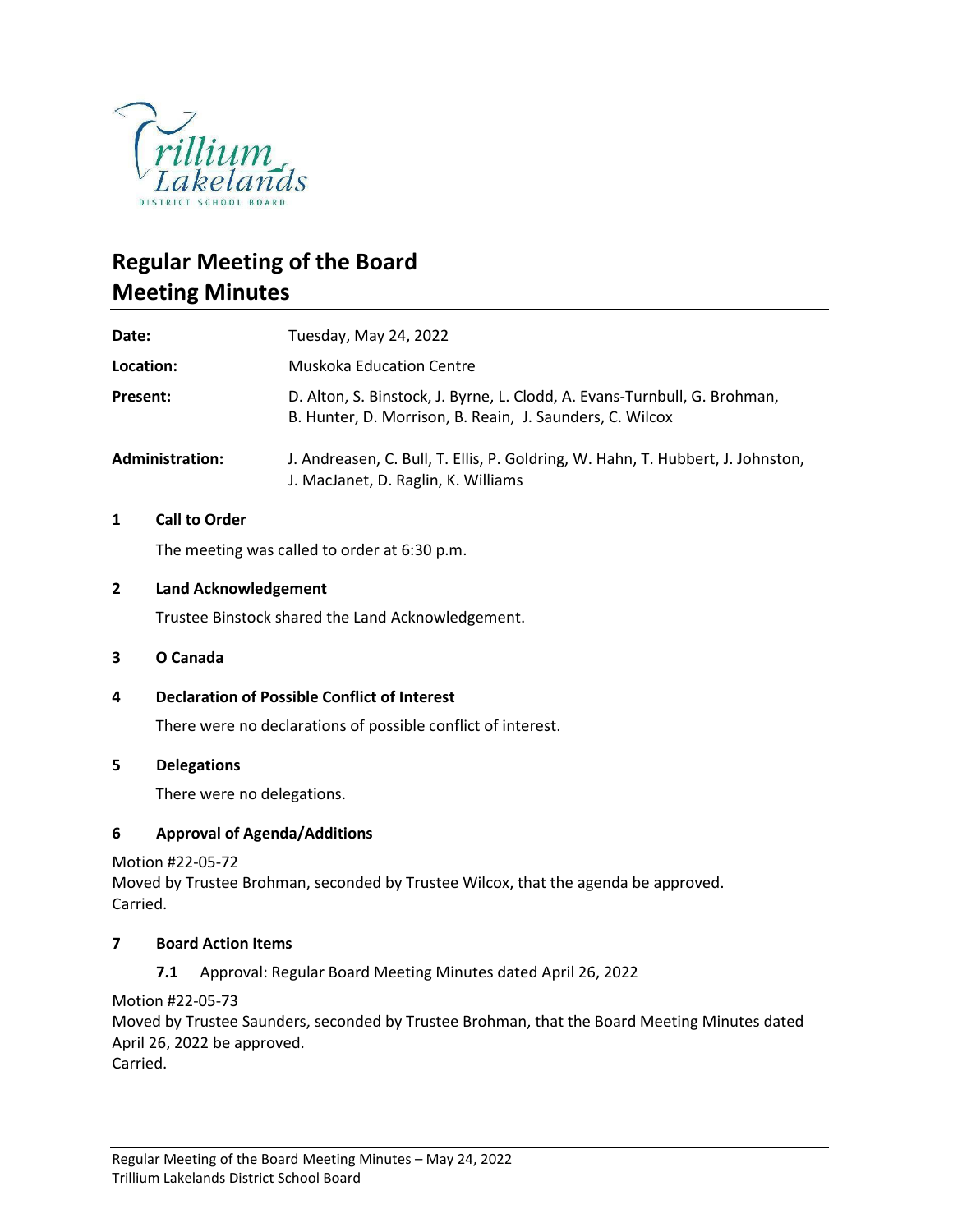# **7.2 Adoption: Committee of the Whole Minutes dated May 10, 2022**

Motion #22-05-74

Moved by Trustee Alton, seconded by Trustee Byrne, that the Committee of the Whole Meeting Minutes dated May 10, 2022 be approved.

Carried.

# **7.3 Recommendations from Committee of the Whole Meeting May 10, 2022**

Motion #22-05-75

Moved by Trustee Binstock, seconded by Trustee Morrison, that Trustees approve the OP-3020 Cyber Protection Policy.

Carried.

Motion #22-05-76

Moved by Trustee Binstock, seconded by Trustee Saunders, that Trustees approve the HR-4055 Disconnecting from Work Policy. Carried.

Motion #22-05-77

Moved by Trustee Binstock, seconded by Trustee Byrne, that the 2021-2022 second quarter (Q2) report be approved.

Carried.

# **7.4 Recommendations from In-Camera**

There were no recommendations from In-Camera.

## **8 System Update**

**8.1** Director's Recognition

**8.1.a** Director's Recognition Award

Director Hahn presented a Director's Recognition Award to Itinerant Educational Assistant for the Behaviour Intervention Resource Team (BIRT) Brandy Perry, and to the Elementary Secretary at Fenelon Township Public School Sara Bell for their exemplary services and support for TLDSB.

**8.1.b** Director Hahn shared that TLDSB won, in 2021, three Canadian Association of Communicators in Education (CACE) Awards for the following:

In the Coup de Couer category for COVID-19 Communications TLDSB received recognition for:

- TLDSB COVID-19 Response Page developed by Communications Officer Sinead Fegan and E-Learning Design Technician Bryce Huskilson
- TLDSB Return to School Video developed and produced by Communications Officer Sinead Fegan and Executive Assistant Wendy Browne

In the Communication Project/ Program category, TLDSB received an Award of Distinction for:

• TLDSB Climate Action Plan, developed, promoted and enacted by former District Manager of Corporate Communications Catherine Shedden, Curriculum Consultant Holly Groome, and students from the past and present G7 Student Senate.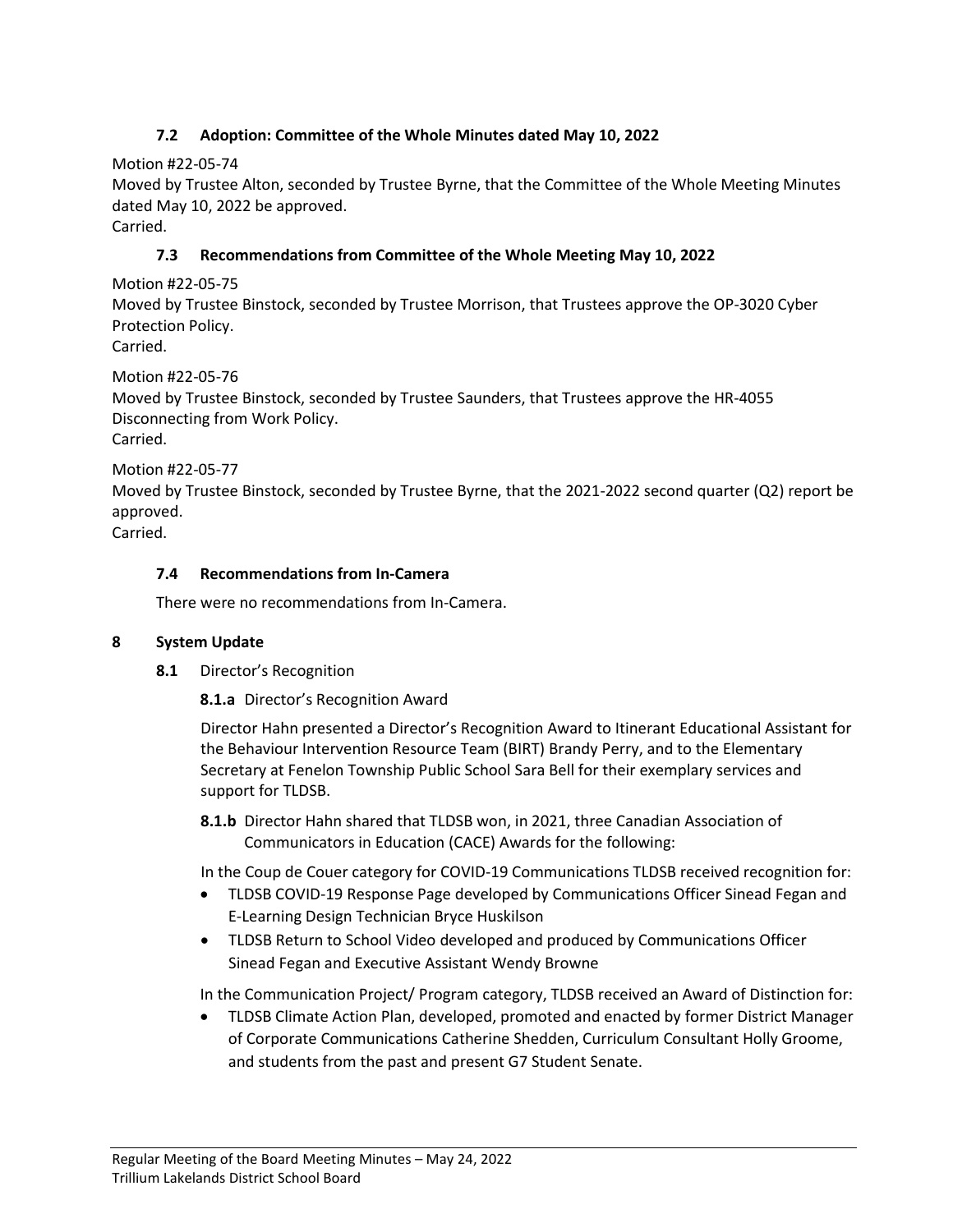## **8.2** Presentation: Equity, Inclusion and Indigenous Education in TLDSB

Superintendent Johnston shared an update with Trustees regarding programs and initiatives in TLDSB related to Equity, Inclusion and Indigenous Education.

**8.3** Director's Updates and System Update

Director Hahn shared the following updates with Trustees:

- TLDSB continues its commitment to learning through programs and opportunities for students and staff happening in May and June such as:
	- o Reaching Forward Tutoring Program;
	- o Trillium Lakelands Arts Camp (TLAC);
	- o Professional learning opportunities for staff;
	- o Interventions to support students in schools;
	- o Cultural Competency Training;
	- o Aspiring Leaders program.
- TLDSB continues to work with our community partners, most recently via TLDSB-hosted Community Breakfasts
	- o Three Community Breakfasts were hosted by TLDSB in Mid-May, one in CKL at IEWSS, one in Huntsville at HHS, and one in Haliburton at HHSS.
	- o There was excellent networking and connections at the breakfasts with community partners and outstanding hospitality support and entertainment from staff and students at the host high schools.

Director Hahn thanked staff, students, and Trustees for their continued commitment to learning in TLDSB.

Manager of Communications Services Carolynne Bull shared a summary of a number of recent good news stories school celebrations.

#### **9 Administrative Reports**

**9.1** Administrative Reports for Information- Written

**9.1.a** SEAC Input into the 2022-2023 Budget

Superintendent Johnston reviewed the SEAC input into the 2022-2023 Budget. SEAC is welcomed to provided input related to the budget process each year under the Special Education Advisory Committee Regulation 464/97 12(2).

**9.2** Administrative Reports for Information- Verbal

**9.2.a** Budget Overview for 2022-2023

Superintendent Ellis shared a Budget Overview for 2022-2023.

**9.2.b** Committee Reports: Equity Task Force

Superintendent Johnston shared an update related to the most recent work of the Equity Task Force.

**9.2.c** Committee Report: Finance Committee

Trustee Byrne shared an update regarding the recent discussions at the May Finance Committee Meeting.